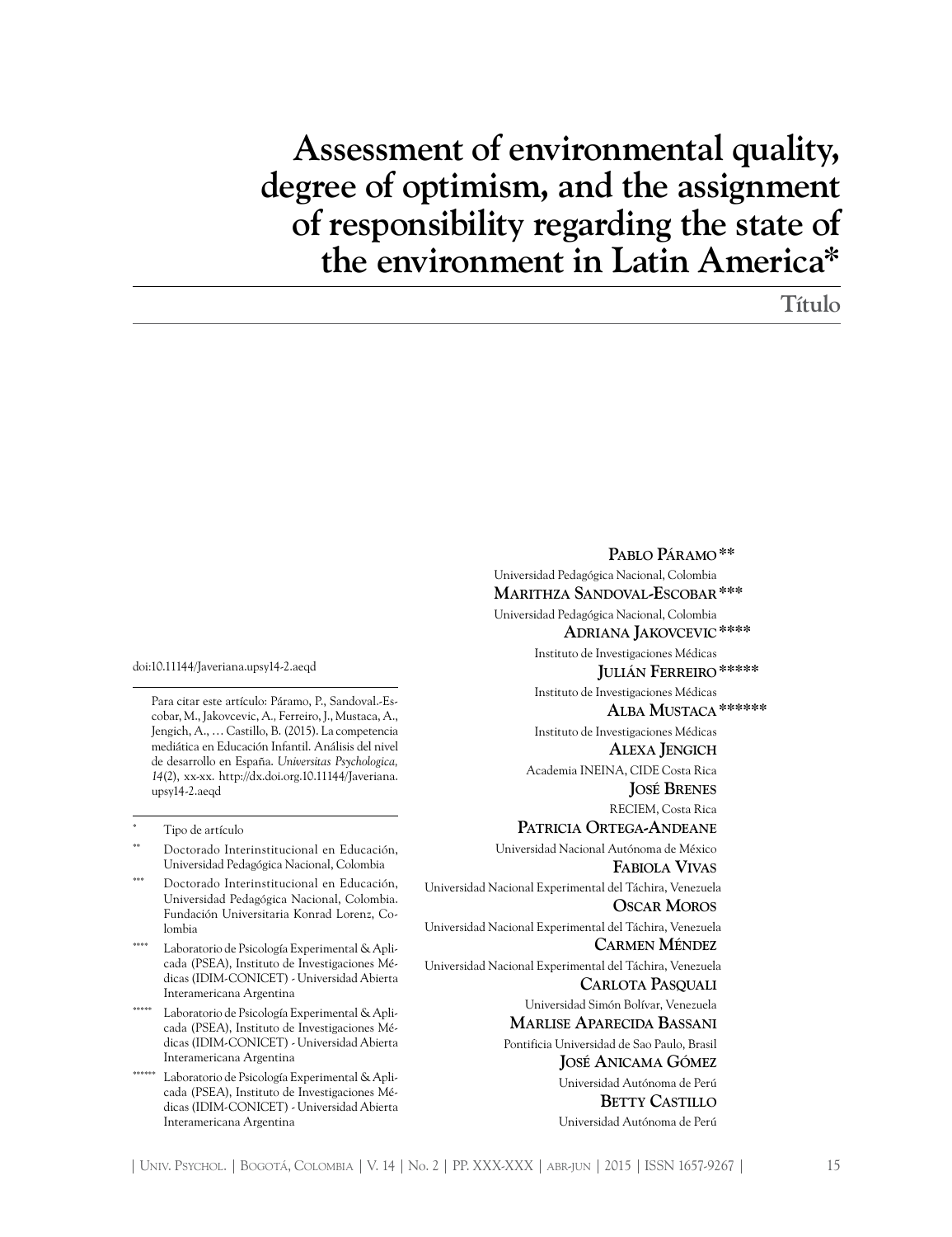#### **A b s t r a c t**

This study explores the assessments made by the inhabitants of eight Latin American countries regarding the current state of the environment, at a local, national and global scale, and how it is perceived looking ahead to the future. It also examines the assignment of responsibility in the future management of the environment. A total of 944 people took part in the study from the eight participating countries, men and women over the age of 18 with different levels of education. The study uses the Environmental Futures Scale to which two relevant items have been added to assess the environment in the region, as well as the Assignment of Environmental Responsibility Scale. The results show differences between the countries, although in general they are pessimistic regarding the current and future state of the environment at the local, national and global level, with the exception of Brazil. In general, and with the exception of Brazil, in the countries surveyed, people assign a high level of responsibility to external social agents at the different levels, increasing their judgement of external responsibility at the national and global levels of analysis. The implications of these findings for environmental policy and education in the countries of this region are also discussed.

#### *Keywords*

environmental optimism; cross-cultural; environmental education; environmental responsibility; Environmental Futures Scale; Environmental Responsibility Scale

#### **R es u m e n**

El presente estudio explora las evaluaciones realizadas por los habitantes de ocho países de América Latina en relación con su percepción sobre el estado actual del medio ambiente a escala local, nacional y mundial, así como las expectativas hacia el futuro del ambiente y la asignación de responsabilidades en cuanto a la gestión del futuro ambiental. Participaron un total de 944 personas de ocho países, hombres y mujeres de más 18 años con diferentes niveles de educación. Se aplicó la Escala de Futuros Ambientales a la que se le añadieron dos ítems pertinentes para evaluar el medio ambiente en la región y los ítems correspondientes a la Escala de Responsabilidad Ambiental. Los resultados muestran diferencias entre los países, aunque en general son pesimistas sobre el estado actual y futuro del medio ambiente a nivel local, nacional y mundial, con la excepción de Brasil. Igualmente en general, y con la excepción de Brasil, en los diferentes países encuestados las personas asignan un alto nivel de responsabilidad a los agentes sociales externos en los diferentes niveles, siendo más grande la responsabilidad asignada en los ámbitos nacional y mundial. También se discuten las implicaciones de estos hallazgos para la política del medio ambiente y las implicaciones para la educación en los países de esta región. *Palabras clave***:**

optimismo ambiental; estudios transculturales; educación ambiental; responsabilidad ambiental; Escala de Futuros Ambientales; Escala de Responsabilidad Ambiental

In recent years, society has become more concerned about environmental problems, partly thanks to the agreements reached at the Río de Janeiro Summit in 1992, where commitments were set out to protect the world's natural resources, which were subsequently strengthened at various international summits and through the creation of institutions and public policies that, supported by political parties that have included environmental protection and working with environmental charities as part of their agenda, have made a significant contribution to raising levels of concern about the state of the Earth's environment. Consequently, environmental problems are now a key area of research in various disciplines, helping to further understanding of the issue and find solutions. Particularly, the field of Human Sciences has highlighted the responsibility of social and cultural systems regarding the majority of environmental problems, considering human behaviour to be a fundamental variable with regard to environmental protection when it comes to resolving these problems efficiently (Meadows, Meadows, & Randers, 1992). Hence, for Psychology, studies into proenvironmental behaviour and environmental attitudes have increased significantly, representing as much as 25% of all publications featured in the two most important journals in this area: *Environment and Behavior* and *Journal of Environmental Psychology* (Giuliani & Scopelliti, 2009). Many of these studies have focused on measuring attitudes, beliefs or behavioural intent towards the environment (Ajzen, 1991; Bamberg & Moser, 2007; Corral-Verdugo, Garcia–Cadena, & Frías-Armenta, 2010; Páramo & Gómez, 1997).

The variables studied in relation to environmental attitudes have been linked with age (Klineberg, McKeever, & Rothenbach, 1998), gender (Tikka, Kuitunen, & Tynys, 2000), social status (Uyeki & Holland, 2000), place of residence (rural or urban, Rauwald & Moore, 2002), and the political and religious orientation of the participants in these studies (Schultz, 2000). For example, the study conducted by Howell and Laska (1992) provides evidence that young people have more favourable attitudes towards the environment than older adults. With regard to gender, women display a greater level of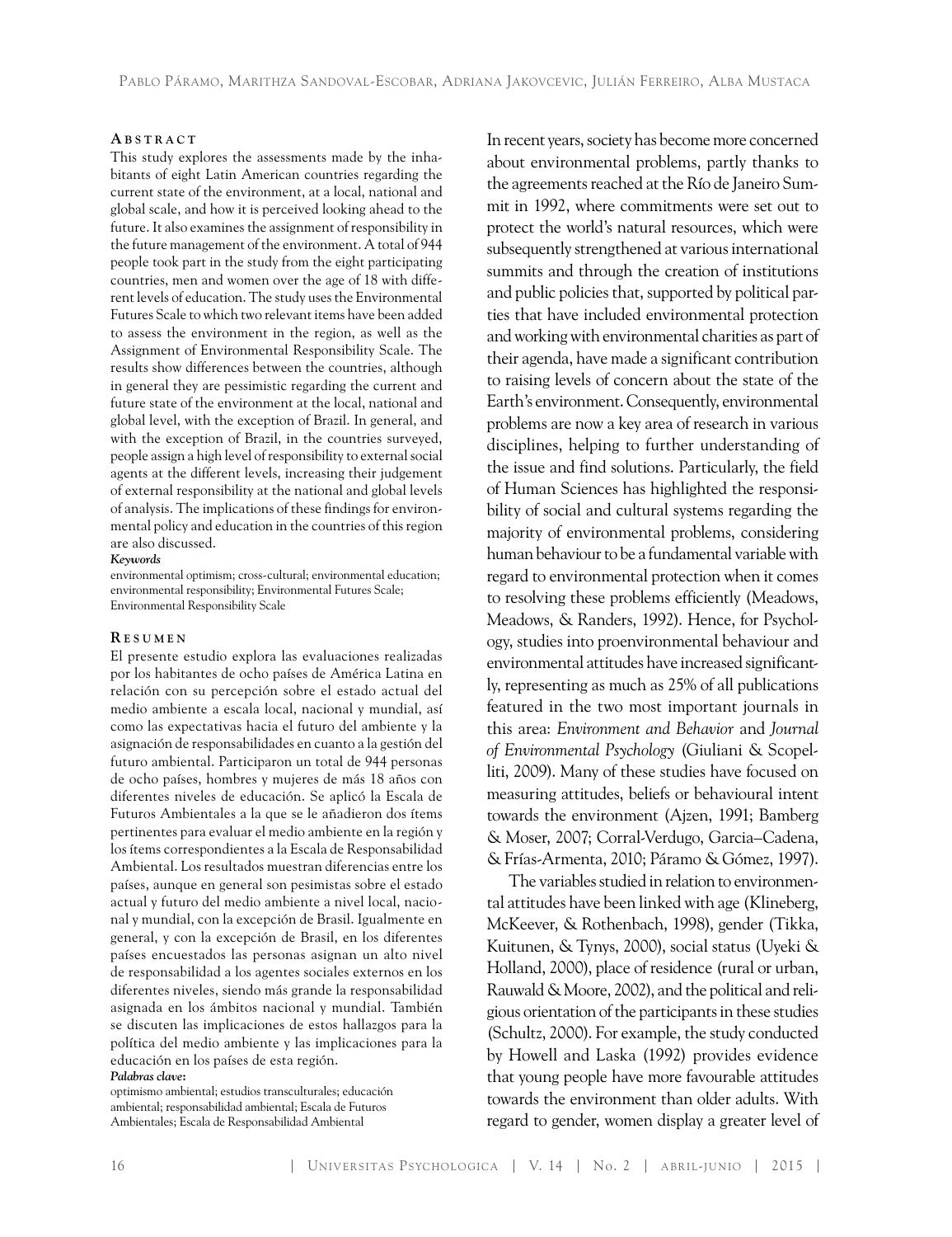awareness regarding environmental problems than men (Xiao & Dunlap, 2007). People with a lower level of education and lower earnings display fewer attitudes aimed at environmental protection (Shen & Saijo, 2008). Individuals who live in large urban centres seem to display greater concern about environmental deterioration (Berenguer, Corraliza, & Martín, 2005). Finally, regarding political orientation, liberals are seen to display a better attitude towards the environment than conservatives (Daneshvary, Daneshvary, & Schwe, 1998). An extensive recent review of the studies associated with these variables can be found in the work of Gifford and Sussman (2012). However, as pointed out by Hernández, Hidalgo, Salazar-Laplace and Hess (2010), the conclusions drawn should be approached with caution, since many of these relationships are weak, and principally because attitudes can change over time. Furthermore, there are sometimes major variations between countries, as shown by Gifford *et al*. (2009), who applied the Environmental Futures Scale (EFS) to evaluate perceptions of current and future environmental quality at three levels - local, national and global - among people from 18 countries around the world, chiefly in Asia, Europe and North America. From Latin America, only Mexico and Brazil were represented. The study showed that the predominant vision regarding the state of the environment in the future was pessimistic, although differences were observed between the countries. In addition, the participants considered the state of the environment at the local level to be better in their respective countries than at a global level (Gifford *et al.,* 2009).

More recently, Shultz *et al.* (2012) conducted a reanalyses of a large cross-cultural data set (22 countries and 3,277 individuals) and new cross-cultural data (8 countries and 1,131 individuals) examining the prevalence of this spatial bias in the rated severity of environmental problems along with analyses of individual and country-level predictors of this bias. Results confirmed that spatial bias was greater for happier and younger individuals and for those from smaller communities. They interpret these results as evidence for self-serving and "place-serving" biases in which the bias tempers the

severity of environmental problems in one's local area. Considering the large cross-cultural evidence, they argue that spatial bias is a plausible candidate of a psychological universal identified by research in environmental psychology (p. 32).

This article is presented as an extension of the aforementioned work insofar as it adopts the EFS to explore the state of the environment as perceived by inhabitants of different countries in the region. Identifying these perceptions is important not only because so far no approaches have been developed to assess the vision of Latin Americans about the state of the environment at a local level, in their own countries and in general of the planet, nor their level of pessimism or optimism in relation to such matters, but also because to some extent it allows the different actions undertaken by governmental institutions and civil society to be evaluated with regard to levels of environmental awareness. In this same direction, knowing the degree of sensitivity (pessimism or optimism) to the environmental issue will allow us to predict the acceptance of new policies aimed at regulating the exploitation of natural resources in the region. Furthermore, evaluating which individuals or bodies are assigned responsibility for environmental protection by the Latin American population provides an additional important element to strengthen or redirect environmental education programmes. Although the concept of assignment refers to the evaluation made by individuals of their own behaviours (Heider, 1958; Rotter, 1954; Seligman, 1975), it could be extrapolated to investigate whether people assign responsibility regarding the future state of the environment to themselves (internal attribution) or to external agents (God, international interests, the government, fate, etc.), based on the assumption that an individual guides their proenvironmental actions depending on whether they consider a situation to be their responsibility or others'.

As a consequence, the principal aim of this study is to investigate the personal assessments made by the inhabitants of Latin American countries about environmental quality at a local, regional and global level, along with their level of optimism about future environmental conditions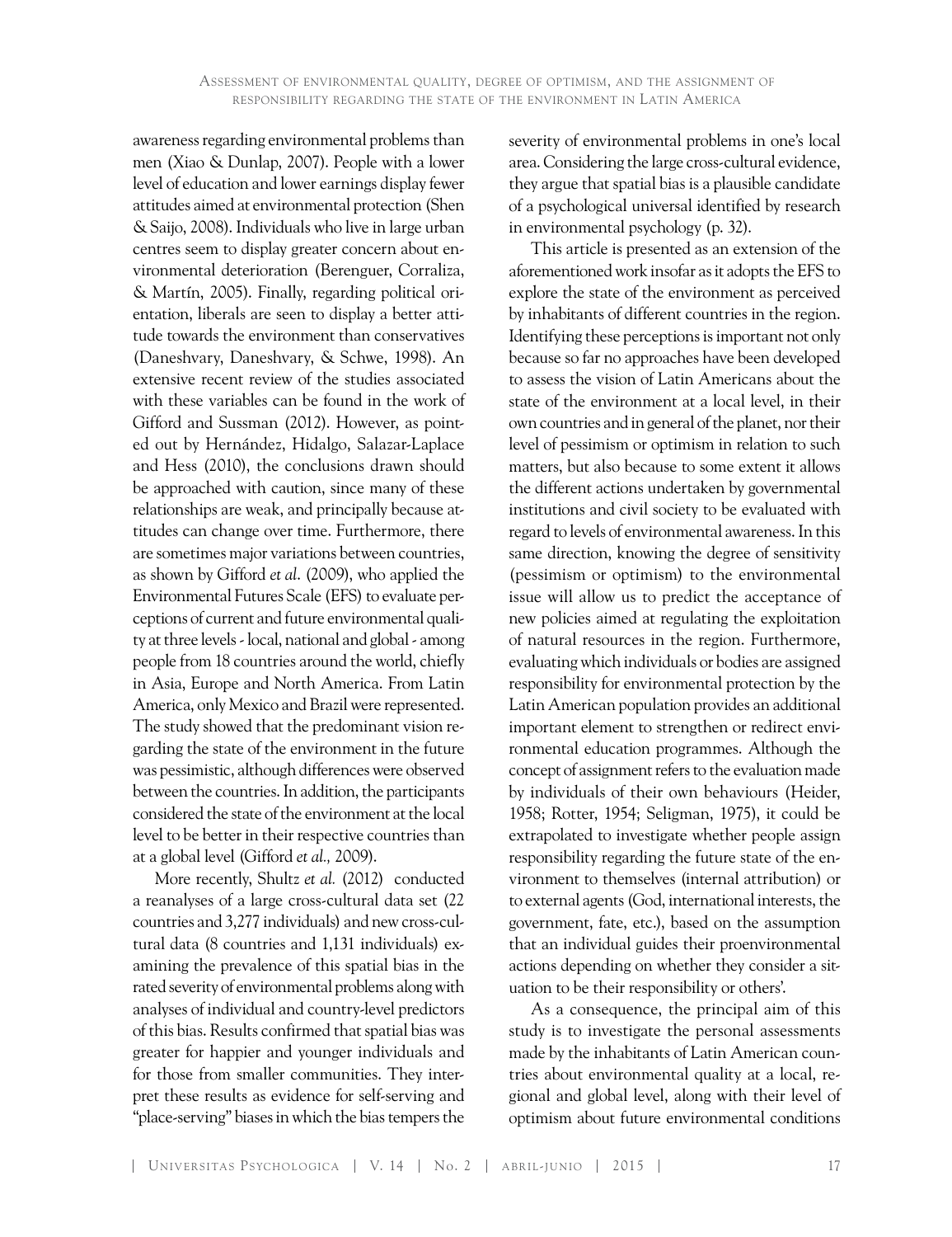and the assignment of responsibility to different agents for its conservation. The implications of the findings for the formulation of environmental policies in the region are also discussed.

# **Method**

## *Participants*

A total of 944 people from eight Latin American countries were interviewed, chosen by means of nonprobability sampling, with each country providing between 96 and 120 participants, except Argentina, which accounted for a larger sample. Table 1 shows that the gender and age distribution of the participants was similar and balanced in all countries, again with the exception of Argentina, where more women responded to the survey, and fewer people aged 51 and over were interviewed. The participants' level of education was distributed evenly in the majority of countries, except in Colombia, where a higher number of people had a secondary level of education, and in Argentina, where almost all the participants were university students.

## **Design**

A transectional correlational descriptive study was carried out, comparing eight data sets corresponding to the participating countries.

## **Instruments**

A survey was applied with 22 items related to the environmental perception of citizens in Latin America. Each item was evaluated by the respondent at a local, national and global level. The items and the measurement scales were adapted from the instrument used by Gifford *et al*. (2009) in an environmental perception study in different countries from around the world, in which only Mexico and Brazil featured as representatives of Latin America. For each item, the participants rated the current state of the environment, using a scale ranging from 1 (very bad) to 5 (very good). They then had to judge the future state of each environmental aspect using a scale ranging from -2 (much worse) to 2 (much better). An additional evaluation scale was included so that the participants could determine which person/people or entities were responsible for each of the environmental problems. This additional scale was derived from the study by Barros, Pinheiro and Gunther (2010).

The items were translated into Spanish and Portuguese, and two additional items were included to reflect problems that are specific to the region such as mining and oil pipelines. A pilot test was carried out for this instrument with 40 people in Bogotá (Colombia). Within this pilot test, a content validation was conducted for each of the items with a view to ensuring that the participants understood

|               |                    | Gender                    |                        | Level of Education |     |     |     |                               |            |       |
|---------------|--------------------|---------------------------|------------------------|--------------------|-----|-----|-----|-------------------------------|------------|-------|
| Country       | 17-23<br>years old | Age<br>24-35<br>years old | $36 - 50$<br>years old | $51$ or<br>over    |     |     |     | Female Male Primary Secondary | University | Total |
| Colombia      | 42                 | 31                        | 21                     | 23                 | 54  | 63  | 34  | 66                            | 17         | 117   |
| Venezuela     | 28                 | 27                        | 31                     | 29                 | 57  | 58  | 37  | 39                            | 39         | 115   |
| <b>Brazil</b> | 30                 | 32                        | 29                     | 29                 | 60  | 60  | 40  | 40                            | 40         | 120   |
| Argentina     | 78                 | 75                        | 16                     | 6                  | 119 | 56  | 0   | 9                             | 166        | 175   |
| Chile         | 24                 | 19                        | 26                     | 27                 | 52  | 44  | 38  | 26                            | 32         | 96    |
| Mexico        | 30                 | 26                        | 25                     | 31                 | 51  | 61  | 35  | 39                            | 38         | 112   |
| Costa Rica    | 27                 | 27                        | 30                     | 28                 | 57  | 55  | 34  | 39                            | 39         | 112   |
| Peru          | 16                 | 22                        | 34                     | 25                 | 54  | 43  | 21  | 48                            | 28         | 97    |
| Total         | 275                | 259                       | 212                    | 197                | 504 | 440 | 239 | 306                           | 399        | 944   |

**Table 1.** *Demographic distribution of the sample* 

Source: own work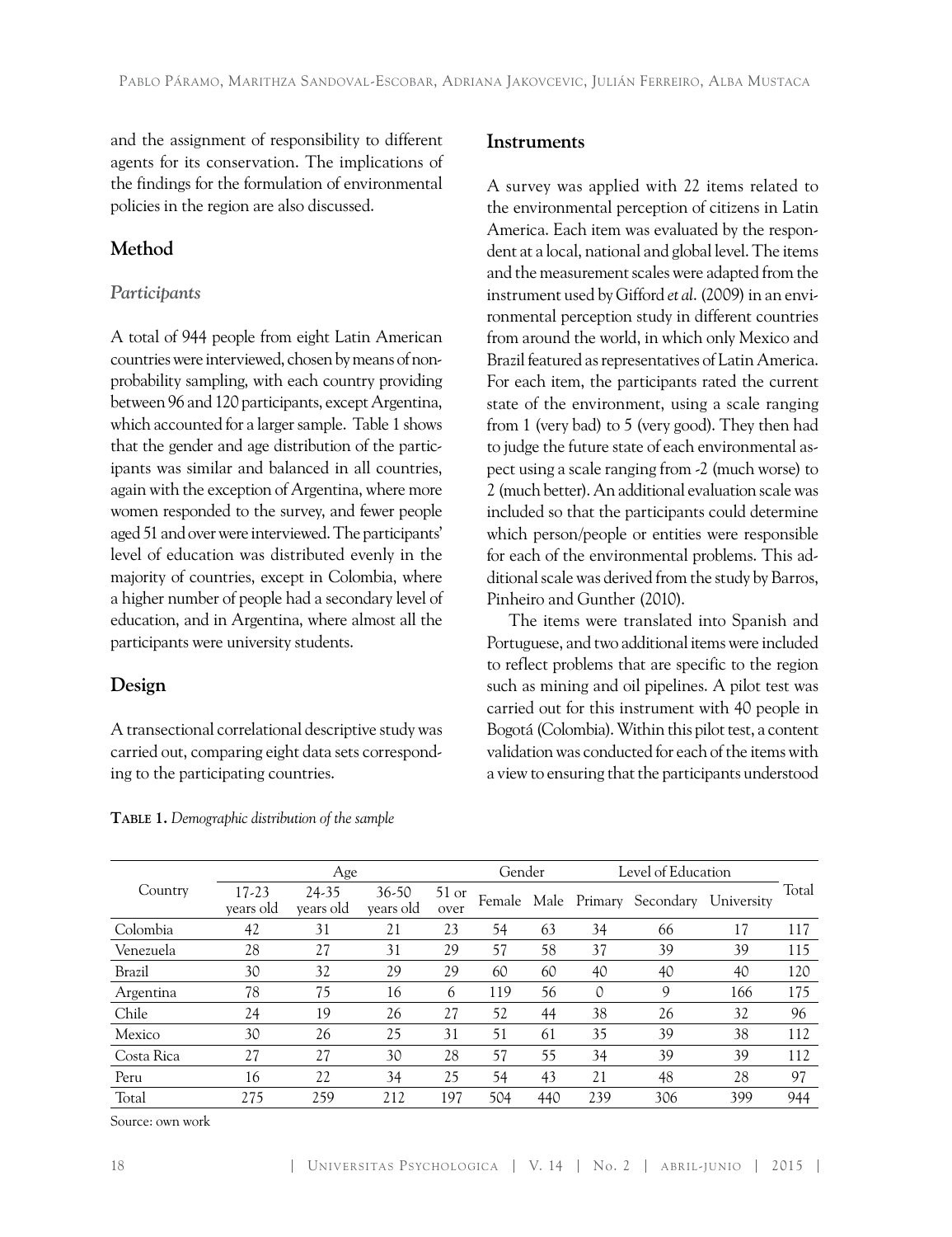the content of the item and the evaluation scale. Any items where the wording might cause confusion were adjusted, and the response option "don't know" was included for cases in which the participants understood the question but did not have the information required to form a judgement. In addition, the questionnaire was sent to three expert judges, psychologist experts in psychometrics, who approved it fully before application. In general, the instrument obtained a high level of reliability, with a Cronbach alpha coefficient of 0.98, an almost identical value to that obtained by Gifford *et al.* (2009).

#### *Procedure*

In each of the countries included in the study, leading experts in Psychology who were also members of research groups were contacted to coordinate the application of the surveys. Each country was responsible for collecting and digitalising data. To this end, each of the teams was sent the possible composition of the sample, the form and the digitalisation matrix. All the matrices were subsequently integrated into the same database in order to analyse the total sample. A Free and Informed Consent was obtained from respondents in each Latin American country. In addition the application of the questionnaire was completely anonymous.

## **Results**

#### *Country Averages*

In order to compare the mean values obtained for each country in relation to the factors considered in the instrument, the mean items measuring the perception of the state of the environment in the present and future at the local, national and global levels were averaged (see figure 1). The average values considered all the countries in the sample with the exception of Brazil, given that its mean values were significantly higher in each of the aspects and levels evaluated, as shown in Table 2 and Figure 2.

Table 2 shows the distribution of mean values by country, and Figure 2 shows the apparent differences between them. There is a similar perception about the environment in Latin American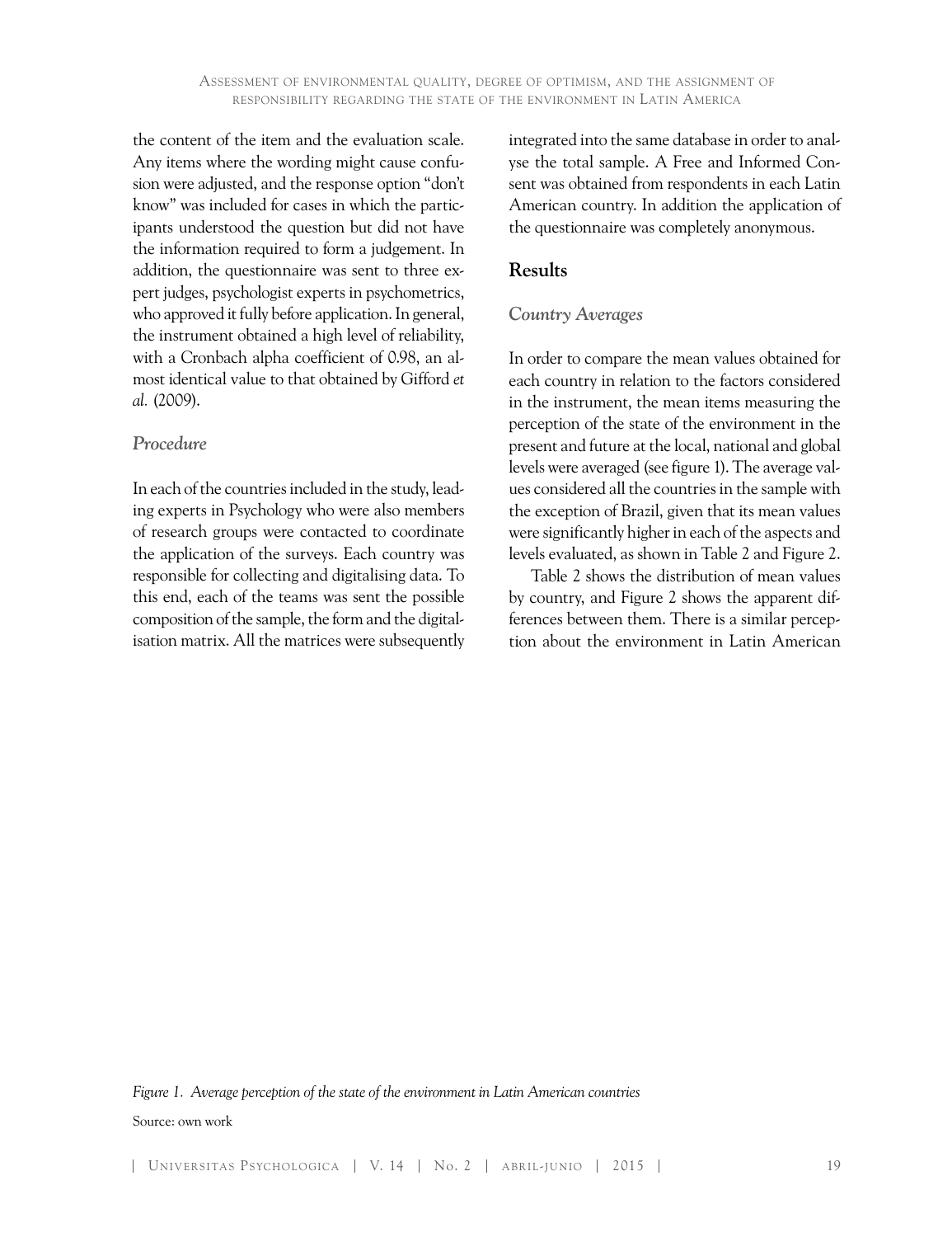countries. Clearly, Brazil is more optimistic about the environment in comparison with other Latin American countries. Furthermore, Chile seems to be the most pessimistic country in relation to the environment, for most aspects, closely followed by Costa Rica and Argentina. Greater pessimism is observed in general in relation to the environment at a global level, both in the present and the future, but unlike in previous studies such as that of Gifford et al. (2009), the average perception of the local environment is very similar to that of the national and the global environment.

# **Perception of the State of the Environment**

In relation to each of these average vales, the countries were compared using a single-factor ANOVA and a post-test to determine the differences between the countries. Significant differences were observed between the countries in their perception of the state of the environment at a local level (*F* (7.369)  $= 28.314$ ,  $p=0.00$ ). Since the variances were not equal, as shown by Levene's test of homogeneity, it was necessary to apply a post-hoc-test appropriate to this characteristic: the Games-Howell test was administered, comparing each country with the others, and establishing their differences between the mean values and each of the countries, as well as the direction and significance of the differences. This procedure was followed for all comparisons. In the specific case of the local present factor, Brazil

displayed higher average values than the other Latin American countries, signifying greater optimism with regard to the state of the environment in the local area, specifically Sao Paulo. Although Chile displays less optimism than Brazil, it is still ahead of Venezuela, Argentina, Mexico and Peru.

## *Estimation of the Present*

The aspects about which citizens are most optimistic in the present at the local level of the city where they live are drinkable water, biodiversity, soil quality and the built environment, whereas greater pessimism is felt at this level in relation to vehicular traffic. At a national level, the greatest optimism for the current situation relates to drinkable water, biodiversity, parks and green areas, forest and jungles, the built environment, and soil quality. Regarding the state of the environment in the world, in general the scores were lower and similar to one another for the aspects evaluated. Regarding future environmental estimations, a negative tendency was observed in almost all aspects (scores between zero and -1), with the exception of the built environment and natural disasters, with positive estimations at all levels.

Table 3 shows the different signs between the average values for the different countries, to identify cases in which the direction of the difference was significant. A positive sign (+) means that the country in the row possesses a significantly higher average than the country in the column.

**Table 2.** *Mean values for the questionnaire subscales applied in each country*

| Country    | Local present |         | Local future |         | National present |         | National future |         | Global present |         | Global future |           |
|------------|---------------|---------|--------------|---------|------------------|---------|-----------------|---------|----------------|---------|---------------|-----------|
|            | Mean          | SD      | Mean         | SD      | Mean             | SD      | Mean            | SD      | Mean           | SD      | Mean          | <b>SD</b> |
| Colombia   | 2.5864        | 0.50916 | $-0.2527$    | 0.61720 | 2.6729           | 0.44329 | $-0.3095$       | 0.67362 | 2.6552         | 0.47997 | $-0.3680$     | 0.73738   |
| Venezuela  | 2.3202        | 0.42337 | $-0.2173$    | 0.86157 | 2.3052           | 0.48024 | $-0.2616$       | 0.90456 | 2.5498         | 0.72091 | $-0.1636$     | 0.97269   |
| Brazil     | 3.3947        | 0.89735 | 1.4768       | 1.49194 | 3.2097           | 0.98733 | 1.3549          | 1.57501 | 3.8677         | 1.58986 | 1.9091        | 2.07065   |
| Argentina  | 2.3049        | 0.47075 | $-0.5201$    | 0.77343 | 2.4905           | 0.58413 | $-0.5974$       | 0.66836 | 2.3307         | 0.64167 | $-0.7143$     | 0.73849   |
| Chile      | 2.8147        | 0.32802 | $-0.9924$    | 0.72123 | 2.6077           | 0.40464 | $-0.9711$       | 0.63189 | 2.3712         | 0.66064 | $-1.1970$     | 0.39756   |
| Mexico     | 2.4165        | 0.55705 | $-0.6364$    | 0.67329 | 2.4485           | 0.52678 | $-0.6286$       | 0.61300 | 2.4906         | 0.61395 | $-0.6427$     | 0.61214   |
| Costa Rica | 2.4058        | 0.65129 | $-0.5714$    | 1.02367 | 2.4091           | 0.64191 | $-0.5509$       | 1.04152 | 2.0336         | 0.54429 | $-0.7348$     | 1.08626   |
| Peru       | 2.3581        | 0.47065 | $-0.3669$    | 0.44300 | 2.3059           | 0.49608 | $-0.3976$       | 0.45745 | 2.2814         | 0.47815 | $-0.4520$     | 0.42287   |
| Total      | 2.7141        | 0.79253 | 0.1030       | 1.29634 | 2.6400           | 0.76361 | $-0.0156$       | .26522  | 2.7943         | 1.16460 | 0.1128        | 1.62149   |

Source: own work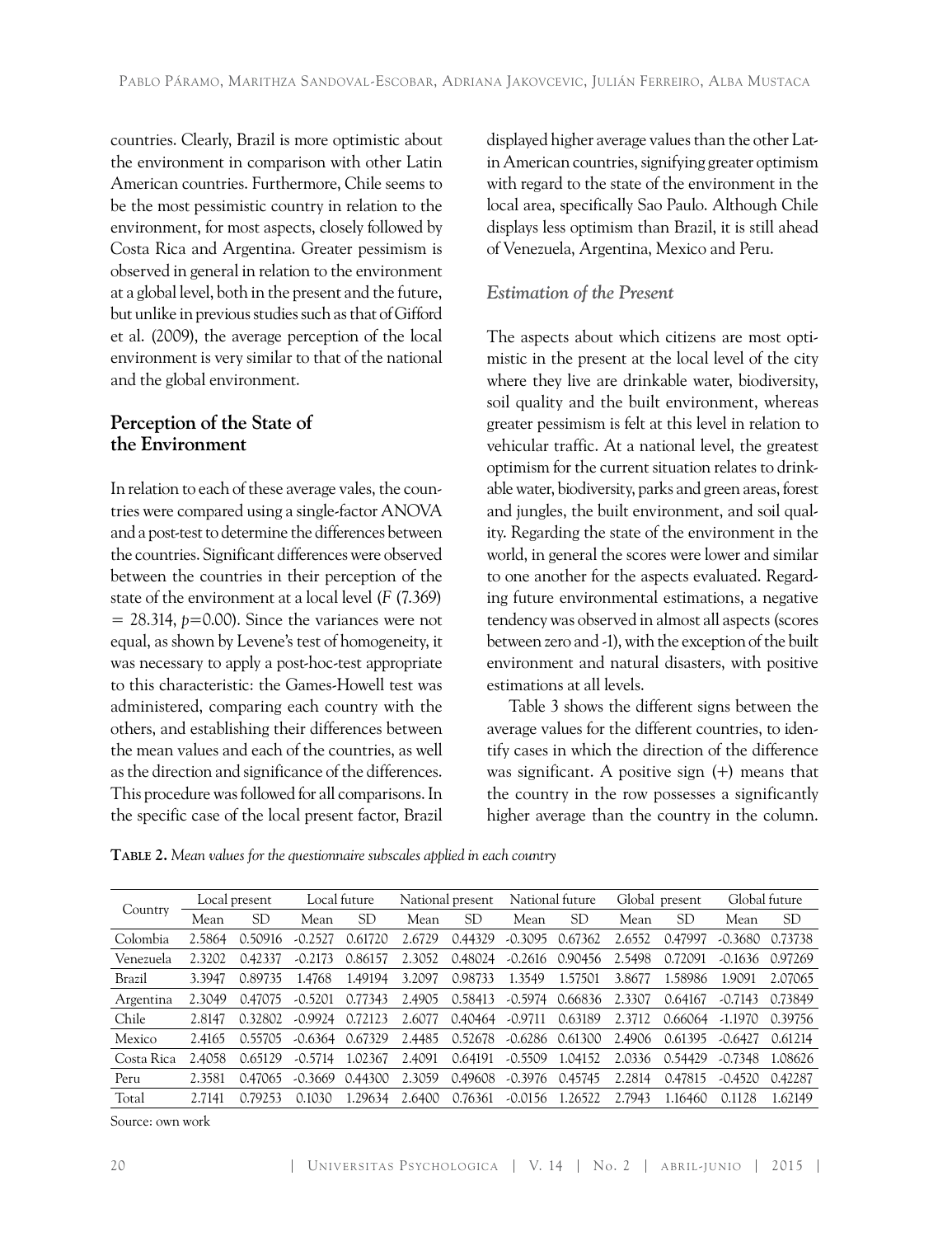A negative sign (-) means that the country in the row possesses a significantly lower average than the country in the column. The same analysis was carried out when estimating the present and future state of the environment at the three levels: local, national and global.

Regarding the state of the environment at the country level, homogeneity of variances in the responses is observed among the different populations interviewed (non-significant Levene test, *p*=0.242). In relation to this factor, significant differences are found between the average scores for the different countries (*F* (7.432) = 18.201, p<0.05). As with environmental perceptions at the local level, Brazil displays higher average values than the other countries. Furthermore, Colombia is ahead of Venezuela and Peru regarding environmental perceptions at a national level.

Significant differences are also observed in the average scores for the different countries regarding estimations of the state of the environment in the world. An  $(F (7.415) = 28.642, p=0.00)$  was obtained, with non-homogeneous variances. The post-test established that Brazil displays higher average values than the other Latin American countries regarding perceptions of the state of the environment in the world. Colombia is also more optimistic on this point than Costa Rica and Peru, and Mexico is more optimistic than Costa Rica, which yielded lower average scores (see Table 3).

#### *Estimation of the Future*

As for optimism or pessimism regarding the future state of the environment, within the local sphere of the city where the instruments were applied, significant differences were observed between the different countries (*F* (7.353) =40.320, *p*=0.00). The same was noted for perceptions regarding the future of the environment at a national level, where significant differences were observed between the different countries (*F* (7.412) = 39.249, *p*=0.00). Since the variances were not equal, the post-test was applied, finding that Brazil displayed the highest average values compared with the other countries included in the sample, showing greater optimism regarding the

*Figure 2. Average scores for current environmental conditions and estimated future conditions at the local, national and global level for each country.*

Source: own work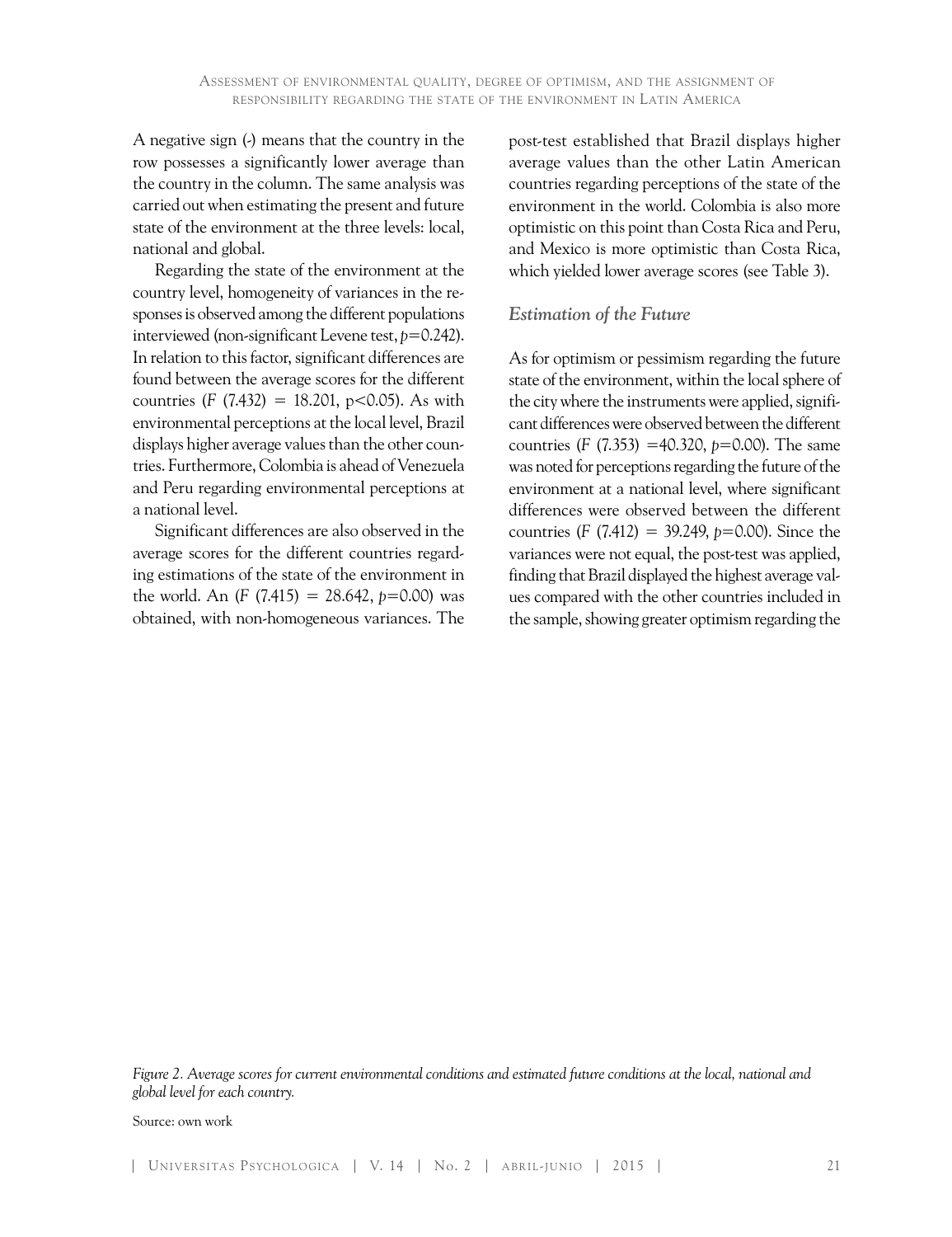| Country       | Level    | Col           | Ven           | Arg           | Chil          | Mex           | Cost          | Per           |
|---------------|----------|---------------|---------------|---------------|---------------|---------------|---------------|---------------|
| Colombia      | Local    |               |               |               |               |               |               |               |
|               | National |               | $+$ (p=0.007) |               |               |               |               | $+$ (p=0.001) |
|               | Global   |               |               |               |               |               | $+$ (p=0.001) | $+$ (p=0.002) |
|               | Local    |               |               |               | $-(p=0.003)$  |               |               |               |
| Venezuela     | National | $-(p=0.007)$  |               |               |               |               |               |               |
|               | Global   |               |               |               |               |               | $+$ (p=0.02)  |               |
|               | Local    |               |               |               | $-(p=0.01)$   |               |               |               |
| Argentina     | National |               |               |               |               |               |               |               |
|               | Global   |               |               |               |               |               |               |               |
|               | Local    |               | $+$ (p=0.003) | $+$ (p=0.01)  |               | $+$ (p=0.05)  |               | $+$ (p=0.005) |
| Chile         | National |               |               |               |               |               |               |               |
|               | Global   |               |               |               |               |               |               |               |
|               | Local    |               |               |               | $-(p=0.05)$   |               |               |               |
| México        | National |               |               |               |               |               |               |               |
|               | Global   |               |               |               |               |               | $+$ (p=0.04)  |               |
|               | Local    |               |               |               |               |               |               |               |
| Costa rica    | National |               |               |               |               |               |               |               |
|               | Global   | $-(p=0.001)$  | $-(p=0.02)$   |               |               | $-(p=0.04)$   |               |               |
| Peru          | Local    |               |               |               | $-(p=0.005)$  |               |               |               |
|               | National |               |               |               |               |               |               |               |
|               | Global   | $-(p=0.002)$  |               |               |               |               |               |               |
| <b>Brazil</b> | Local    | $+$ (p=0.000) | $+$ (p=0.000) | $+$ (p=0.000) | $+$ (p=0.001) | $+$ (p=0.000) | $+$ (p=0.001) | $+$ (p=0.000) |
|               | National | $+$ (p=0.000) | $+$ (p=0.000) | $+$ (p=0.000) | $+$ (p=0.000) | $+$ (p=0.000) | $+$ (p=0.000) | $+$ (p=0.000) |
|               | Global   | $+$ (p=0.000) | $+$ (p=0.000) | $+$ (p=0.000) | $+$ (p=0.000) | $+$ (p=0.000) | $+$ (p=0.000) | $+$ (p=0.000) |

**Table 3.** *Difference signs between countries denoting environmental perceptions in the present.*

Source: own work

future state of the environment in Sao Paulo and also in relation to the country as a whole. In the other countries, there are no significant differences in the estimations given for the local or national future. As with the estimation of the city's environmental future, no significant differences were found in the average scores comparing each country with the others (see Table 4).

Analysing the optimism or pessimism regarding the future state of the environment at a global level, significant differences were observed between the different countries  $(F (7.399) = 45.079)$ , *p*=0.00). Since the variances were not equal, the post-test was applied to establish the differences between the specific averages obtained for each country. Brazil yields higher average scores than the other Latin American countries. Venezuela, Peru and Colombia display a higher degree of optimism than Chile.

#### *Responsibility*

For each of the items, the participants evaluated the contribution made by different social agents to the environmental issue. In general, with the exception of Brazil, participants from the different countries assigned a high level of responsibility to external social agents at the different levels, increasing their judgement of external responsibilities at the national and global levels of analysis. The majority attribute greater responsibility to citizens with regard to local environmental problems. At a local level, the respondents assign greater responsibility to the general population in relation to environmental issues, with the exception of: oil wells and pipelines, mine exploitation, waste management, drinkable water, and radioactive waste. They assign responsibility to the general population with regard to: noise management, size of the human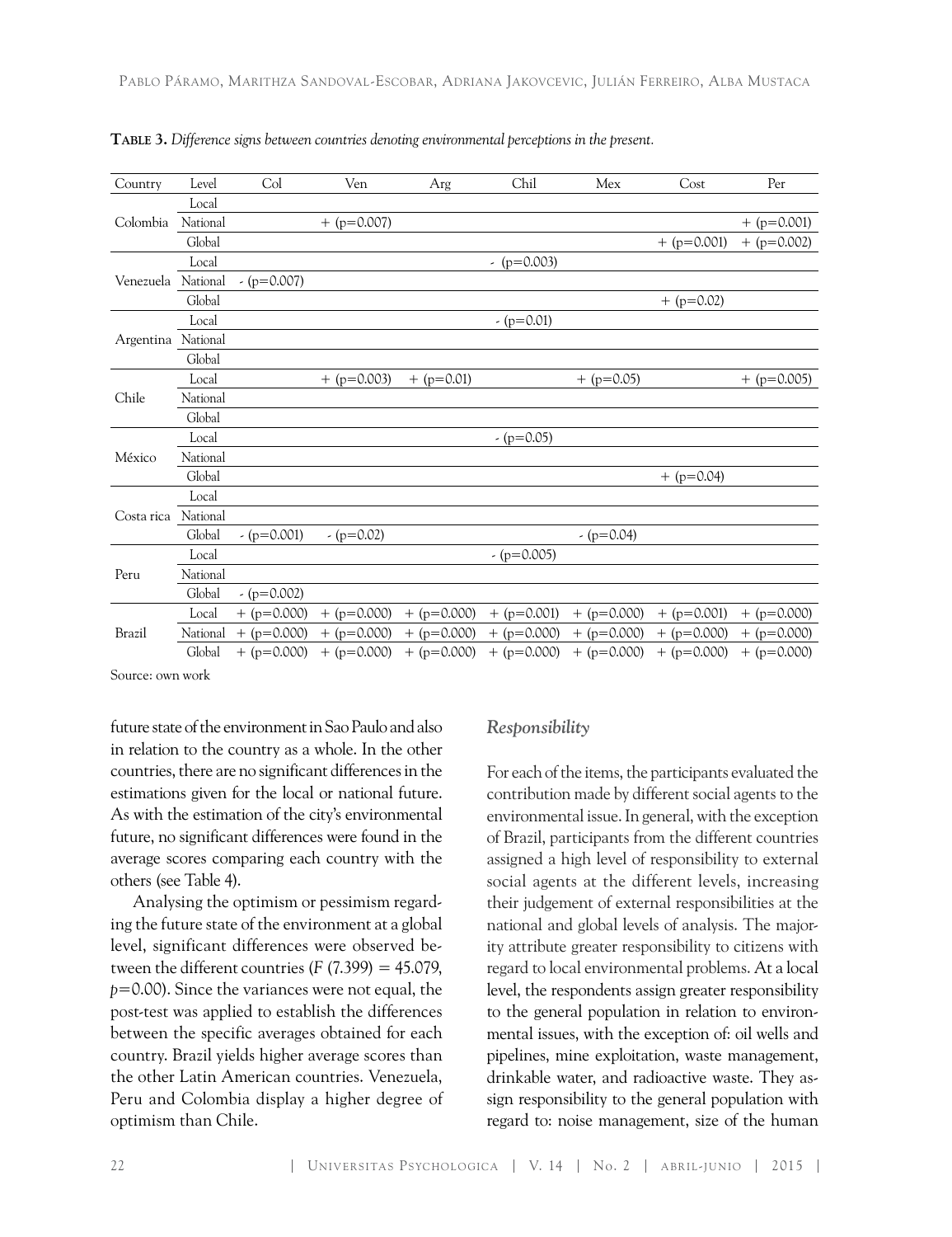| Country            | Level    | Col           | Ven           | Arg           | Chil          | Mex           | Cost          | Per           |
|--------------------|----------|---------------|---------------|---------------|---------------|---------------|---------------|---------------|
| Colombia           | Local    |               |               |               |               |               |               |               |
|                    | National |               |               |               |               |               |               |               |
|                    | Global   |               |               |               | $+$ (p=0.002) |               |               |               |
|                    | Local    |               |               |               |               |               |               |               |
| Venezuela National |          |               |               |               |               |               |               |               |
|                    | Global   |               |               | $+$ (p=0.05)  | $+$ (p=0.000) |               |               |               |
|                    | Local    |               |               |               |               |               |               |               |
| Argentina National |          |               |               |               |               |               |               |               |
|                    | Global   |               | $-(p=0.05)$   |               |               |               |               |               |
|                    | Local    |               |               |               |               |               |               |               |
| Chile              | National |               |               |               |               |               |               |               |
|                    | Global   | $-(p=0.002)$  | $-(p=0.000)$  |               |               |               |               | $-(p=0.005)$  |
|                    | Local    |               |               |               |               |               |               |               |
| Mexico             | National |               |               |               |               |               |               |               |
|                    | Global   |               |               |               |               |               |               |               |
|                    | Local    |               |               |               |               |               |               |               |
| Costa rica         | National |               |               |               |               |               |               |               |
|                    | Global   |               |               |               |               |               |               |               |
| Peru               | Local    |               |               |               |               |               |               |               |
|                    | National |               |               |               |               |               |               |               |
|                    | Global   |               |               |               | $+$ (p=0.005) |               |               |               |
| Brazil             | Local    | $+$ (p=0.000) | $+$ (p=0.000) | $+$ (p=0.000) | $+$ (p=0.001) | $+$ (p=0.000) | $+$ (p=0.000) | $+$ (p=0.000) |
|                    | National | $+$ (p=0.000) | $+$ (p=0.000) | $+$ (p=0.000) | $+$ (p=0.000) | $+$ (p=0.000) | $+$ (p=0.000) | $+$ (p=0.000) |
|                    | Global   | $+$ (p=0.000) | $+$ (p=0.000) | $+$ (p=0.000) | $+$ (p=0.000) | $+$ (p=0.000) | $+$ (p=0.000) | $+$ (p=0.000) |

| TABLE 4. Plus/minus signs between countries regarding future estimations of the state of the environment |  |  |  |
|----------------------------------------------------------------------------------------------------------|--|--|--|
|                                                                                                          |  |  |  |

Source: own work

population, vehicular traffic, air quality, biodiversity, and state of the rivers, lakes and seas. Few respondents assigned responsibility to other forces in the state of the local environment, just as few of them considered that the problem was within their personal control.

At a national level, the respondents assign greater responsibility to the government with regard to: oil wells and pipelines, exploitation of mines, drinkable water and radioactive waste. In contrast, they assign responsibility to the general population with regard to noise management, the size of the human population, vehicular traffic, air quality, biodiversity, and the state of the rivers, lakes and seas. A minimal percentage of people consider that they are responsible for the state of the environment. Furthermore, a very low percentage of respondents assign responsibility to supernatural forces. Finally, at a global level, international agents become important in terms of the assignment of responsibility, with the exception of noise management, biodiversity, parks and green areas, the human population, and the state of rivers, lakes and seas.

In the case of Brazil, certain differences were observed in relation with the assignment of responsibility at the three levels of geographic estimation. In general, it was found that Brazilians attribute greater responsibility in local matters to the general population, unlike the other countries, which recognise international interests in local environmental issues. At the local level, an important role is also assigned to the government and, to a lesser extent, to the general population, especially with regard to the issue of natural disasters, parks and green areas, oil wells and pipelines, radioactive waste and waste management.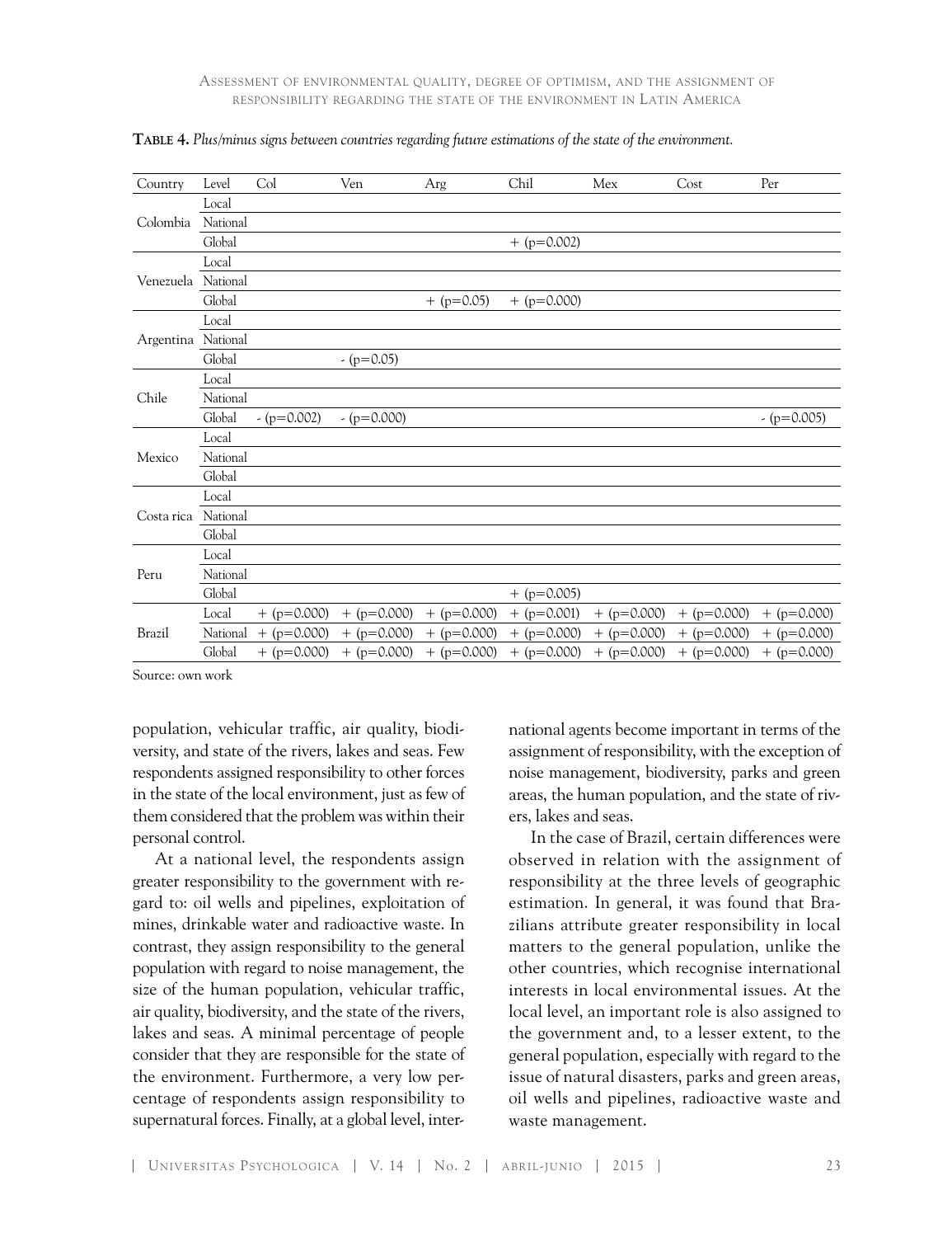#### **Discussion**

The results of this study show that Latin Americans, with the exception of Brazilians, are not very optimistic about the current or future conditions of the environment. The general average scores obtained for the current state of the environment at a local, national and global level are very similar across the countries. This is also observed in relation to future expectations about the environment.

As indicated previously, aspects at the local level about which greatest optimism was displayed by the citizens of Latin America are: drinkable water, biodiversity, soil quality, and the built environment, whereas they experience greater pessimism with regard to vehicular traffic. At a national level, the situation is very similar, but in addition people are optimistic with regard to parks and green areas, and also forests and jungles. It is important to note that in general people are largely pessimistic about the majority of environmental aspects when they think at the global level. In estimations regarding the future of the environment, there was a general negative trend, with improved estimations for the built environment and natural disasters.

The Brazilian participants displayed a clearly optimistic tendency when evaluating the state of the environment. Comparing the average scores obtained for Brazil in the study by Gifford et al. (2009), the data retrieved from this current study are relatively higher with regard to average scores for estimations of the current and future state of the environment at all levels and in all aspects evaluated. This might be due to important changes such as new strategies for environmental improvement, as well as the social and economic policies of Brazil in comparison with the region (Power, 2010) with increasing confidence index both internal and external investors (FDI Confidence Index, 2013).

Hence, with the exception of Brazil, there are no major differences between the countries, which could mean that they share similar education patterns in relation to the state of the environment. In the case of Chile and Mexico, it is possible that information regarding the environment provided in education institutions and in the public domain is more detailed (Geo-Chile, 2010; SEMARNAT, 2012), on the basis of the programmes available to this end, or it might also be an idiosyncratic cultural issue.

Unlike the findings of other studies that evaluate perceptions of the state of the environment (Gifford *et al.,* 2009), there are no major differences between the local, national and global levels in the estimations of current or future conditions. In general, the average scores indicate that public perception in relation to the environment is largely unoptimistic, both in the city where they live and in their country and the world as a whole. In relation to their vision of the future, no differences are observed in relation to the geographical level, in the local, national and global sphere, although there is still pessimism, and the assessments are in general negative. Pessimism in relation to environmental conditions seems to be a shared vision on a global scale, comparing the general findings of this study with those obtained by Gifford *et al.* (2009).

The average scores presented at each spatial level (local, national, global) did not show greater optimism in the local sphere than in the national or global sphere among any of the participating countries, except Chile. This could suggest that in Latin American countries, optimism does not depend on the citizen's spatial proximity to the environment, which calls into question the universality of the phenomenon. In addition, some studies in specific areas of environmental estimation, which take data from Latin American countries, show that there is greater concern in the region for issues related with the stability of the global climate, in comparison with other regions of the world. Hence, for example, whereas 65% of Latin American respondents are concerned about the global climate, the average in all the countries interviewed is 54% (Pew Research Center, 2013).

As noted by Shultz *et al*. (2012), several studies have documented the trend towards spatial bias, but transcultural studies do not provide theoretical explanations for this effect. One possible theoretical concepts related with this phenomenon is the positive identity with the place. When "there is a serious environmental problem in a place with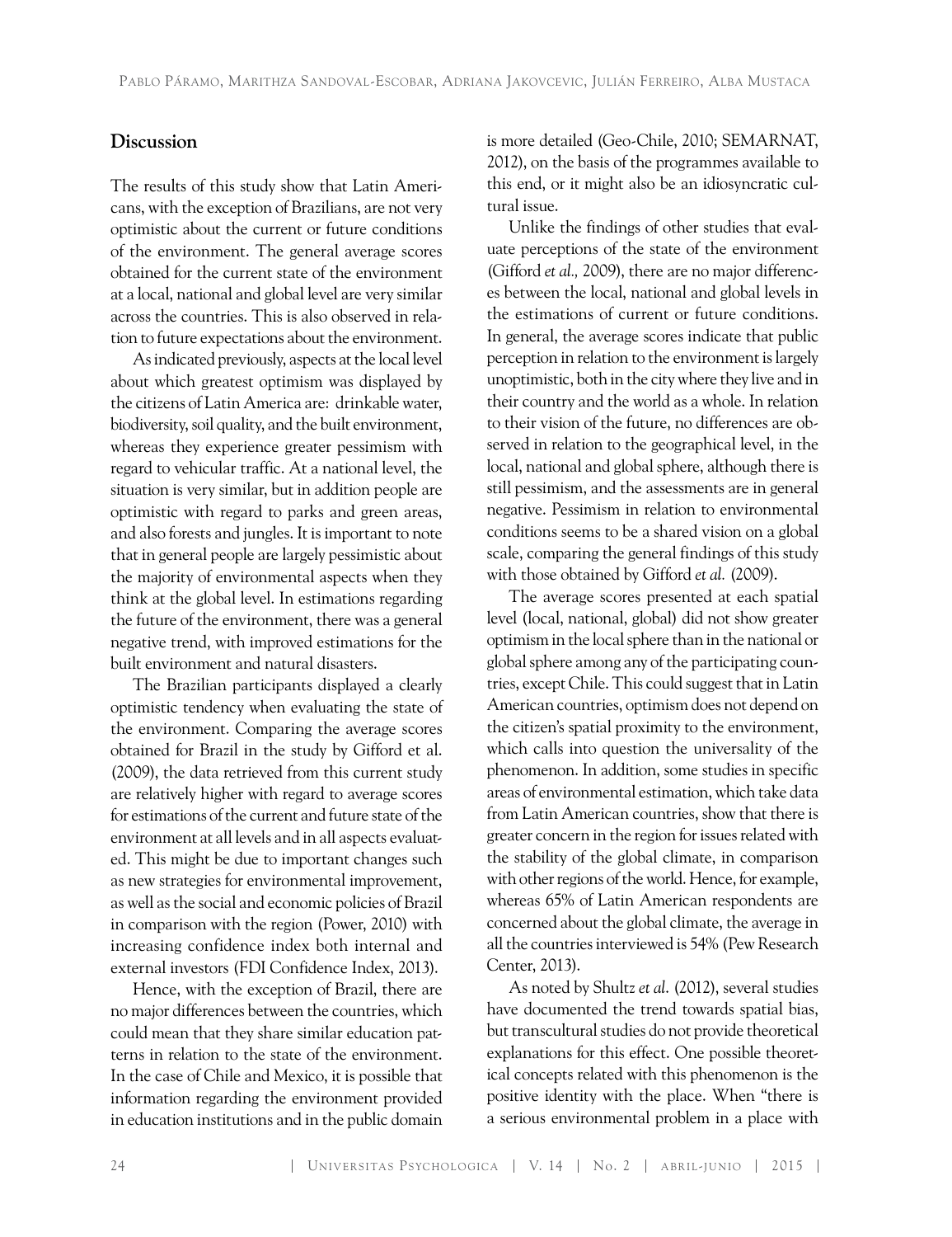which an individual closely identifies, the person may have a tendency to discount this problem" (p. 4). Motivated social cognition also may be related to spatial bias because individuals tend to perceive more positive qualities than the average person. Some of the studies supporting these assumptions are those of Hugh-Jones and Madill (2009), Epley and Dunning (2000), Epley and Whitchurch (2008).

It could also be supposed, given the data about assignment of responsibility, that environmental education in countries of this region focuses more on pointing out the environmental issue than in resolving these situations, which could explain the lack of personal control they accept regarding the solution to problems and in general their pessimism towards the future. In accordance with the above, Uzzel (2004) measured the seriousness of seven environmental problems and the feelings of responsibility regarding the action that should be taken, to discover whether people are more concerned about problems at a global level or whether they only relate to their immediate local environment. The study discovered that problems are perceived to be more serious on larger scales, but that responsibility is felt more at a local level. In other words, people perceive global environmental problems to be highly problematic, but they do not feel responsible for their occurring. It is important to note that the low level of responsibility individuals are willing to accept with regard to environmental problems is a phenomenon underscored by the UN as being essential in terms of overcoming the global environmental issue (ONU, 2013) and requiring urgent intervention in different countries given that, although current environmental conditions are not the responsibility of a single agent, individual consumption and management of resources is one of the biggest contributors to certain issues.

In relation to personal responsibility, the results reflect a lower degree of responsibility at a personal level, and this gradually increases in relation to other close levels until it reaches the global population. The above can be viewed from two perspectives: one would show that others are thought to be more responsible than oneself; and the other considers

that individual responsibility is less than the sum total of everyone's responsibility. In any case, it coincides with Uzzel (2000) in the sense that at a global level, control goes beyond the power of the individual; the feeling of responsibility related to environmental problems decreases through this distance, caused by feelings of helplessness.

The pessimism revealed in this study raises the question of whether it is a real estimation or a sociocultural construction, distanced from the events experienced by citizens on a daily basis. Without lapsing into a catastrophic vision of the world, it is nonetheless true that Latin America is facing various environmental problems that citizens know about through the media and formal education. Others are part of the problems faced daily by communities, and estimations provided are the result of direct experience. Although the region has made impressive progress at all levels over the past 20 years, there are still multiple problems in meeting the basic needs of people, and poverty, instead of diminishing, is remaining stable in different countries in the region. In the year 2013, the UN indicated that the economic crises affecting developed countries will affect developing economies significantly, and in this context, pessimism is somewhat more understandable. Equally, the strategies of multinational companies in the exploitation of natural resources in terms of mining and the cultivation of genetically modified crops are also powerful facts in relation to which citizens experience a low level of perceived control.

Hence, although pessimism could be completely explainable, and even though many environmental problems are not within the control of everyday citizens, it is important to salvage the commitment of individuals to the environment, since this involvement has profound implications for sustainable behaviour. In general, the identification that what we do does not have a significant impact on the environment heralds inaction or omission. In contrast, experiences of control in relation to the environment generate much more sustainable and powerful activities. Within the clinical field, this topic has been developed in depth traditionally within the framework of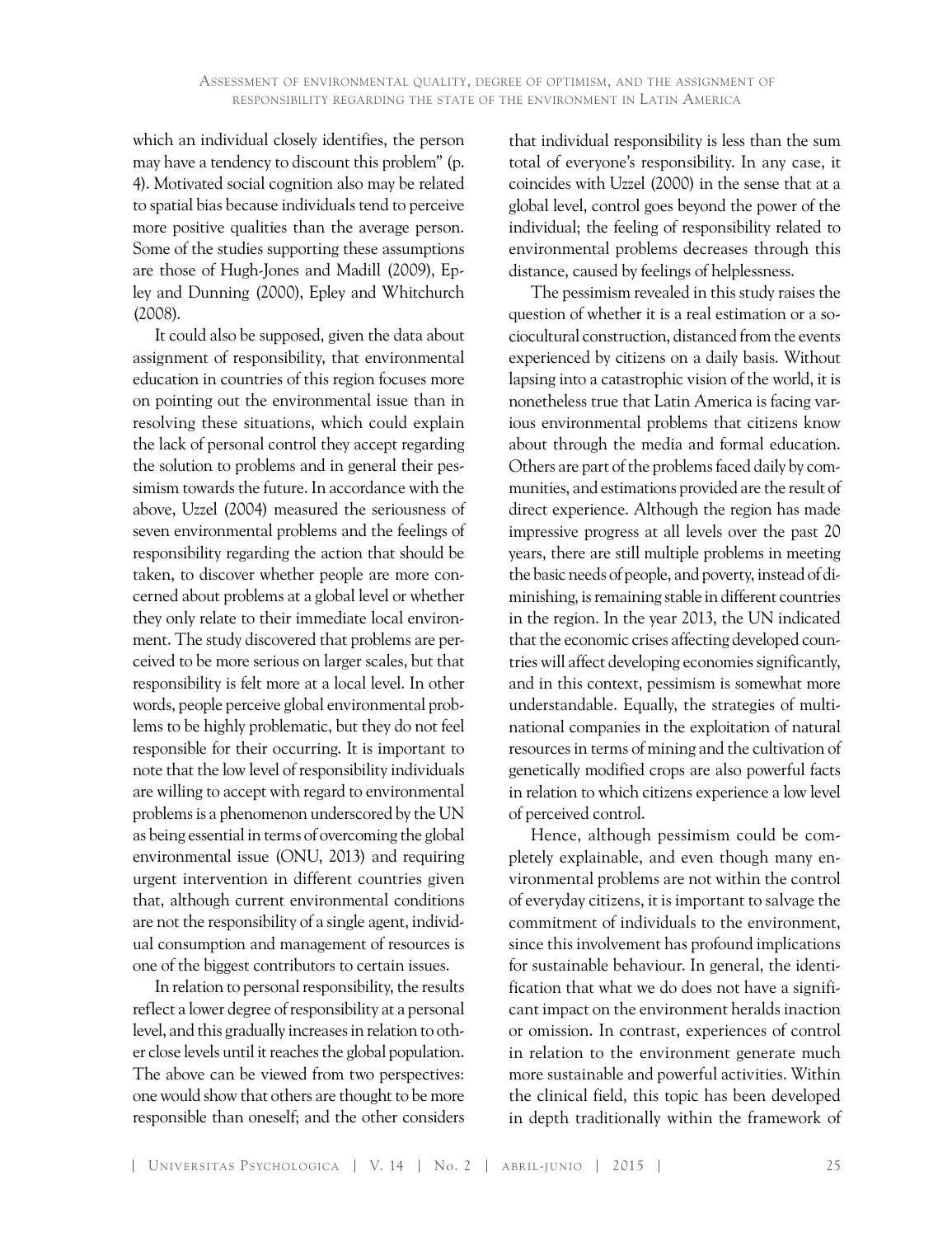clinically relevant behaviour, in relation to the first findings about despair learned as a model of behavioural inhibition in cases of depression (Seligman, 1975). More recently, Ramos (2000) has established that cognitive perception of control, defined on the basis of predictability and controllability of events, is central to survival and is a manifestation of cognitive defences developed on the basis of symbolic elements produced by the process of socialisation in each culture. In this respect, "the cultural system functions as an instrument in the cognitive defence of control when faced with the uncertainty and randomness of natural and cultural events" (p.1). According to Ramos (2000), education is the determining factor when learning that process, providing a basic element for social and cultural change.

On the basis of the above, it is clear that experiencing a lack of control over the environmental situation could be counterproductive, bearing in mind that the impact of environmental measures passes through the action of multiple individuals whose behaviour produces results that affect the general population, in the terminology of Glenn (Glenn, 1991), such as macrocontingencies and metacontingencies. Hence, pessimism and the assignment of responsibility to third parties is a binomial that must be modified at an individual, social and cultural level; the state of the environment is assessed pessimistically if citizens are not shown how to exercise control over their environment and enjoy scarce political participation in the decisions that affect the environment, although it is possible that in general in Latin America social and economic conditions are related with low participation in different aspects of social life (politics, education, etc.). Since the Rio Summit, emphasis has been placed on the need for environmental education to involve different aspects of the social, political and economic life of communities, and that for this reason it cannot be restricted to school institutions.

Research results are important to countries in the region insofar as they provide an indicator of how much citizens know about the natural resources of their country, and their apprecia-

tion of the state they are in. Furthermore, the instruments used to reflect participants' perceptions of these aspects could be used to evaluate the impact of the media, the monitoring of environmental and educational policies about the importance of the sustainable use of natural resources at a local, national and global level, and the responsibility citizens feel with regard to their rational use, taking into account the general reliability of the instruments and their positive correlation between dimensions for the present and future time scales.

It is worth pointing out that for future studies, it would be advisable to take geographical differences into account when evaluating attitudes towards the environment, since in this study only the attitudes of participants from certain cities were considered. With this point of reference, it is important to evaluate in this same respect the perceptions of citizens from other cities and the rural area to gain a complete overview of the specific environmental situation of each country. The question remains as to whether the differences observed between the participants countries and Brazil are due to the composition of the sample, the city where they were selected (Sao Paulo), or a radical difference in the optimism/pessimism of Brazilian citizens. Seemingly, the composition of the sample did little to affect environmental perception, the clear evidence of this being that there were no major differences between the sample from Argentina and the other countries, even when their structures differed. However, the only way to respond to this question would be to replicate the study with qualitatively identical samples from the different countries.

Finally, perception studies can be complemented with different measures of proenvironmental behaviour other than self-reporting, with a view to evaluating the effectiveness of measures in the discursive plane, pertaining to verbal control over human behaviour through the following of rules and the consequences of behaviour, a dimension on which the effectiveness of governmental intervention plans for the national and international case ultimately rests.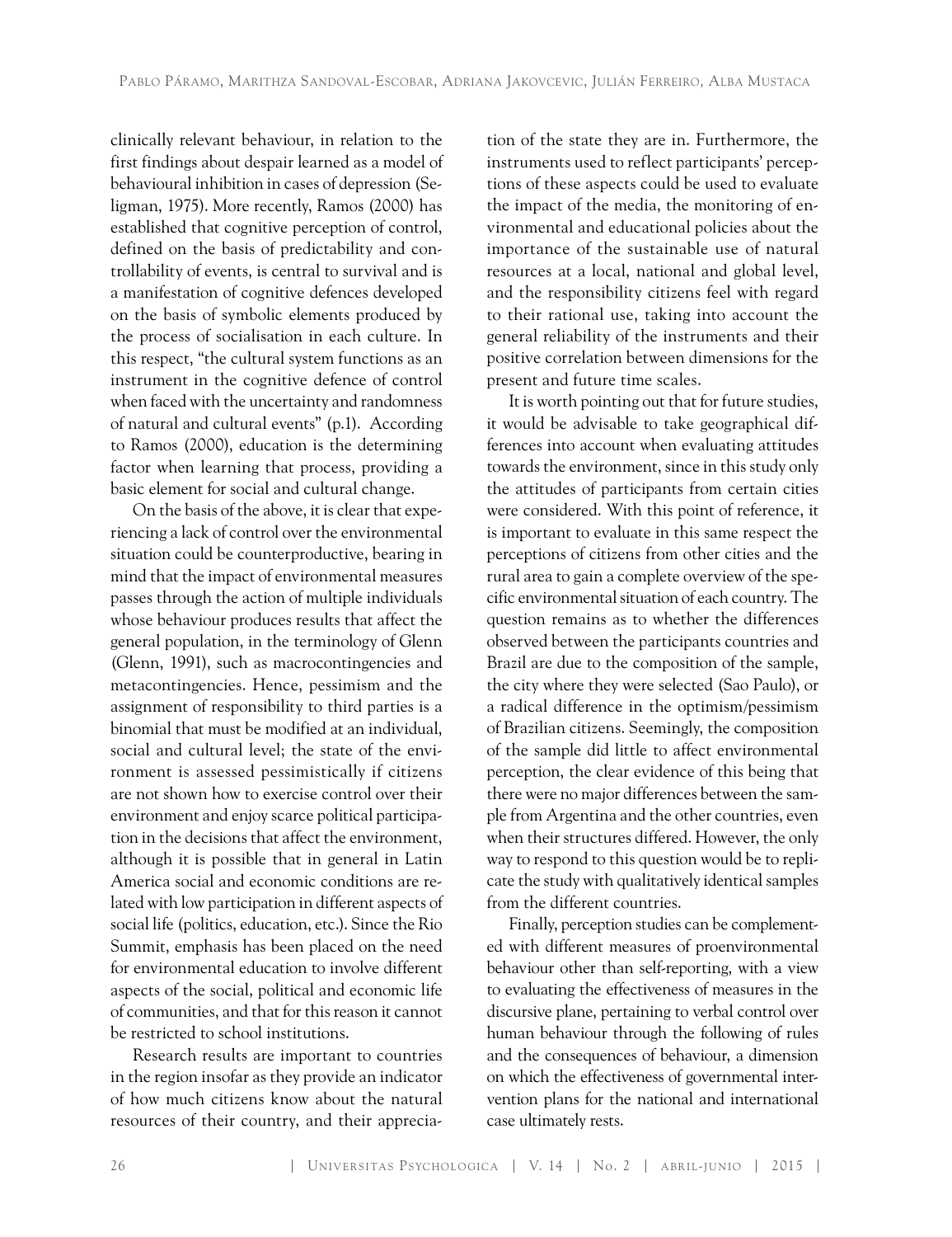### **References**

- Ajzen, I. (1991). The theory of planned behavior. *Organizational Behavior and Human Decision Processes, 50,* 179-211.
- Bamberg, S., & Moser, G. (2007). Twenty years after Hines, Hungerford and Tomera: A new metaanalysis of psycho-social determinants of proenvironmental behaviour. *Journal of Environmental Psychology, 27*, 14–25.
- Barros, H., Pinheiro, J., & Günther, H. (2010, 27 june-2 july). Who is responsible for the (worsening of) environmental problems? Explorations of Brazilian data. IAPS 21 Conference, Abstracts of Presentations.
- Berenguer, J., Corraliza, J. A., & Martín, R. (2005). Rural-Urban Differences in Environmental Concern, Attitudes, and Actions. *European Journal of Psychological Assessment, 21*, 128-138.
- Corral-Verdugo, V., Garcia–Cadena, C. H., & Frías-Armenta, M. (2010). Psychological approaches to sustainability: Current trends in theory, research and practice. In *Environmental Science, Engineering and Technology* (pp. )*,* New York: Nova Science Publishers.
- Daneshvary, N., Daneshvary, R., & Schwe, R. K. (1998). Solid-waste recycling behavior and support for curbside textile recycling. *Environment and Behavior, 30,* 144-161.
- Epley, N., & Dunning, D. (2000). Feeling "holier than thou": Are self-serving assessments produced by errors in self or social prediction. *Journal of Personality and Social Psychology, 79,* 861-875.
- Epley, N., & Whitchurch, E. (2008). Mirror, mirror on the wall: Enhancement in selfrecognition. *Personality and Social Psychology Bulletin, 34*, 1159-1170. FDI Confidence Index, 2013
- Geo Chile (2010). *Informe País. Estado del Medio Ambiente en Chile 2008*. Santiago: Universidad de Chile, Instituto de Asuntos Públicos, Centro de Análisis de Políticas Públicas.
- Gifford, R., Scannell, L., Kormos, C., Smolova, L., Biel, A., Boncu, S., …. Uzzell, D. (2009). Temporal pessimism and spatial optimism in environmental assessments: An 18-nation study. *Journal of Environmental Psychology, 29,* 1-12.
- Gifford, R., & Sussman, R. (2012). Environmental attitudes. In S. D. Clayton (Ed.), *The Oxford Handbook of Environmental and Conservation Psychology* (pp. 65-80). Oxford: Oxford University Press.
- Giuliani, M. V., & Scopelliti, M. (2009). Empirical research in environmental psychology: Past, present and future. *Journal of Environmental Psychology, 29*, 375-386.
- Glenn, S. S. (1991). Contingencies and metacontingencies: Relations among behavioral, cultural, and biological evolution. In P. A. Lamal (Ed.), *Behavioral analysis of societies and cultural practices* (pp. 39-73). Washington, D.C.: Hemisphere Publishing.
- Heider, F. (1958). *The Psychology of Interpersonal Relations*. New York: Wiley.
- Hernández, B., Hidalgo, M. C., Salazar-Laplace, M. E., & Hess, S. (2007). Place attachment and place identity in natives and non-natives. *Journal of Environmental Psychology, 27,* 310-319.
- Howell, S. E., & Laska, S. B. (1992). The changing face of the environmental coalition: A research note. *Environment and Behavior, 24*, 134-144.
- Hugh-Jones, S., & Madill, A. (2009). The air's got to be far cleaner here: A discursive analysis of placeidentity threat. *British Journal of Social Psychology, 48,* 601-624.
- Klineberg, S. L., McKeever, M., & Rothenbach, B. (1998). Demographic predictors of environmental concern: It does make a difference how it's measured. *Social Science Quarterly, 79,* 734-753.
- Meadows, D. H., Meadow, D. L., & Randers, J. (1992). *Más allá de los límites del crecimiento*. Madrid: El País Aguilar.
- O.N.U. (2013) *World Economic Situation and Prospects 2013 - Update as of mid-2013*. United Nations publication, Sales No. E.13.II.C.2.
- Páramo, P., & Gómez, F. (1997). Actitudes hacia el medio ambiente: Su medición a partir de la teoría de facetas. *Revista Lationamericana de Psicología, 29*(2), 246-266.
- Pew Research Center (2013). *Climate Change and Financial Instability Seen as Top Global Threats*. Retrieved from: http://www.pewglobal.org/files/2013/06/Pew-Research-Center-Global-Attitudes-Project-Global-Threats-Report-FINAL-June-24-20131.pdf.

| UNIVERSITAS PSYCHOLOGICA | V. 14 | No. 2 | ABRIL-JUNIO | 2015 | 27